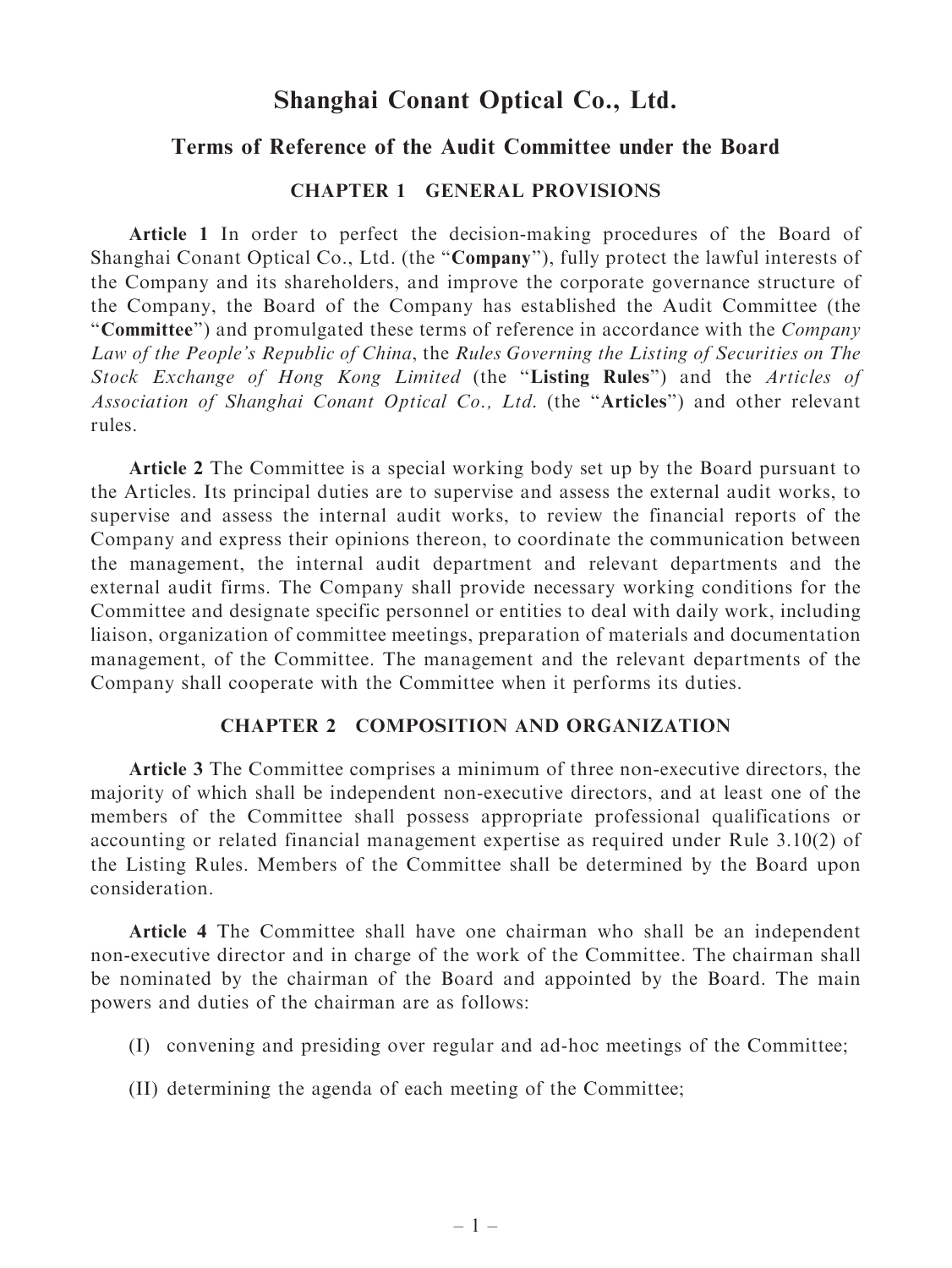- (III) signing material documentation of the Committee;
- (IV) ensuring that the Committee reaches a clear conclusion to each proposal which includes approved, rejected or to discuss after materials are supplemented;
- (V) other powers and duties as stipulated in these terms of reference.

Article 5 All members of the Committee shall possess the expertise and business experience enabling them to fulfil the duties of the Committee. The Company shall arrange members of the Committee to participate in related trainings so that they could timely obtain expertise required for discharging their duties in respect of laws, accounting, and regulatory framework applicable to listed companies.

Article 6 The terms of office of the members of the Committee shall be in conformity with that of their directorship. Members of the Committee may be re-elected or re-appointed at the expiry of their terms of office.

No members shall, before the expiration of his or her terms of office, be removed from office without cause except for the circumstances that require dismissal as stipulated in the laws and regulations, the Articles or these terms of reference.

If any member ceases to be a director of the Company or cannot continue to be a director under other circumstances before the expiry of his or her terms of office, he or she shall be automatically disqualified from acting as a member, and such vacancy shall be filled by the Board pursuant to Article 3 of these terms of reference.

Article 7 A member of the Committee may concurrently serve as a member of other committees under the Board, provided that such member is able to concurrently perform such duties.

Article 8 A former partner of an accounting firm which currently audits the Company's accounts should be prohibited from acting as a member of the Committee for a period of 2 years from the later of the date when he or she ceases:

- (I) to be a partner of that accounting firm;
- (II) to have any financial interest in that accounting firm.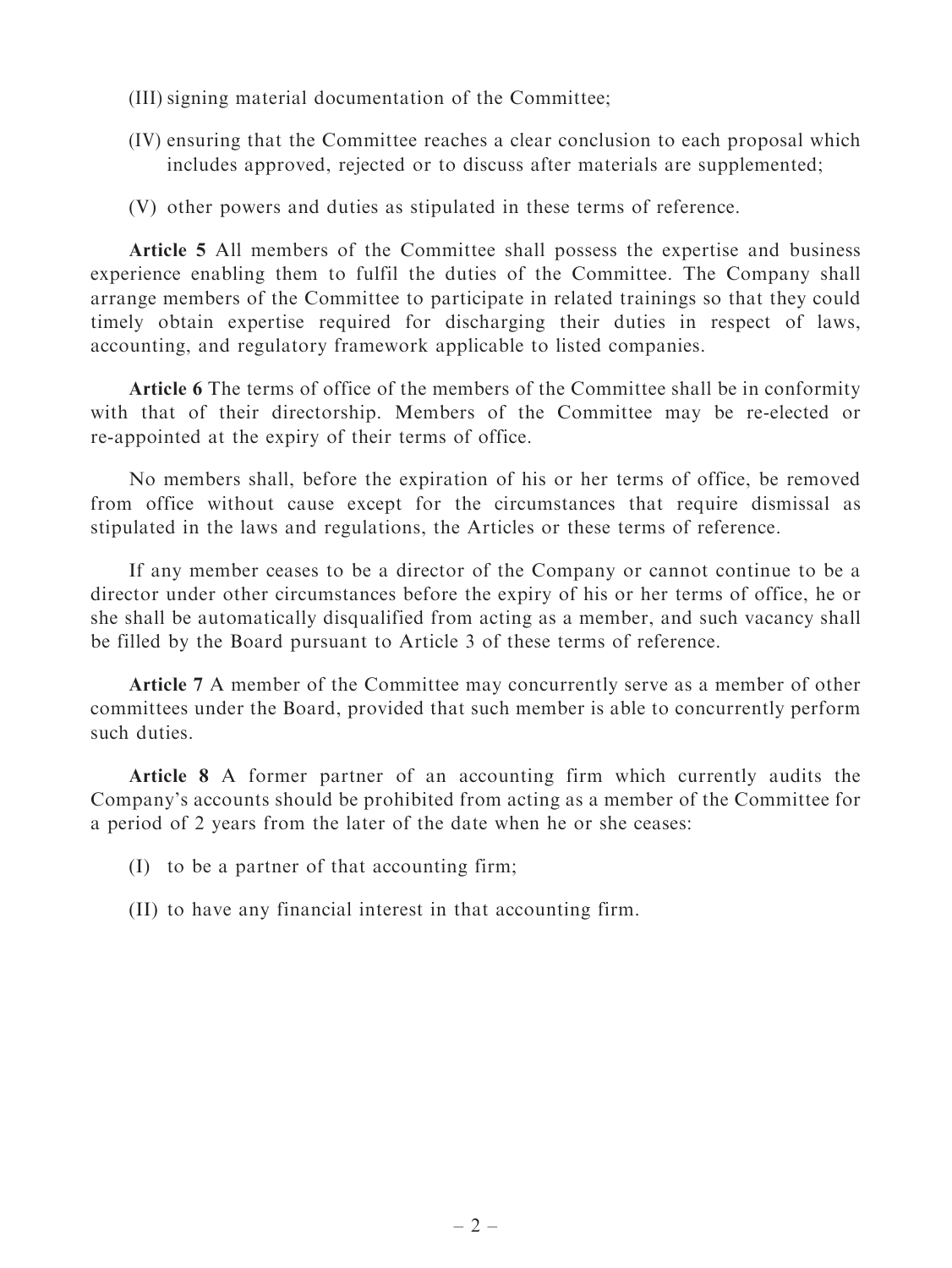Article 9 The internal audit department of the Company is the supporting and coordination department of the Committee and the secretary of meetings of the Committee, and is responsible for such daily work as preparing meeting notice and meeting documents, daily contacts with the chairman of the Committee, preparing and reporting meeting minutes and meeting resolutions. The office of the Board is responsible for the specific work including issuing meeting notice, keeping meeting minutes and resolutions, jointly preparing for and organizing meetings with the supporting and coordination department of the Committee. The secretary to the Board is responsible for coordinating work among the Committee, the supporting and coordination department of the Committee, and the office of the Board, and shall attend the meetings of the Committee as observer.

#### CHAPTER 3 POWERS AND DUTIES

Article 10 The powers and duties of the Committee shall include the powers and duties set out in the code provisions of the Corporate Governance Code under Appendix 14 of the Listing Rules from time to time. Without prejudice to the foregoing, the Committee shall perform the following duties:

- (I) advising the Board on the appointment, re-appointment, replacement or dismissal of the external audit firm, approving, examining audit fees and engagement terms of the external audit firm and dealing with any issues concerning resignation or dismissal of such external audit firm, adopting appropriate measures to supervise the work of the external audit firm and reviewing reports from the external audit firm;
- (II) reviewing and monitoring the independence and objectivity of the external audit firm and the effectiveness of the audit procedures in accordance with applicable standards, discussing with the external audit firm on the nature, scope and relevant reporting responsibilities of the audit before the audit commences;
- (III) formulating and implementing policies of non-audit services provided by the external audit firm. For this purpose, the ''external audit firm'' includes any entity that is under the common control, ownership or management with such audit firm or any entity that a reasonably informed third party knowing all relevant information would reasonably conclude to be part of such audit firm's domestic or international business. The Committee shall report to and advise the Board as to actions to be taken or matters to be improved as it deems necessary;
- (IV) serving as the Company's key representative body for overseeing the Company's relations with the external audit firms;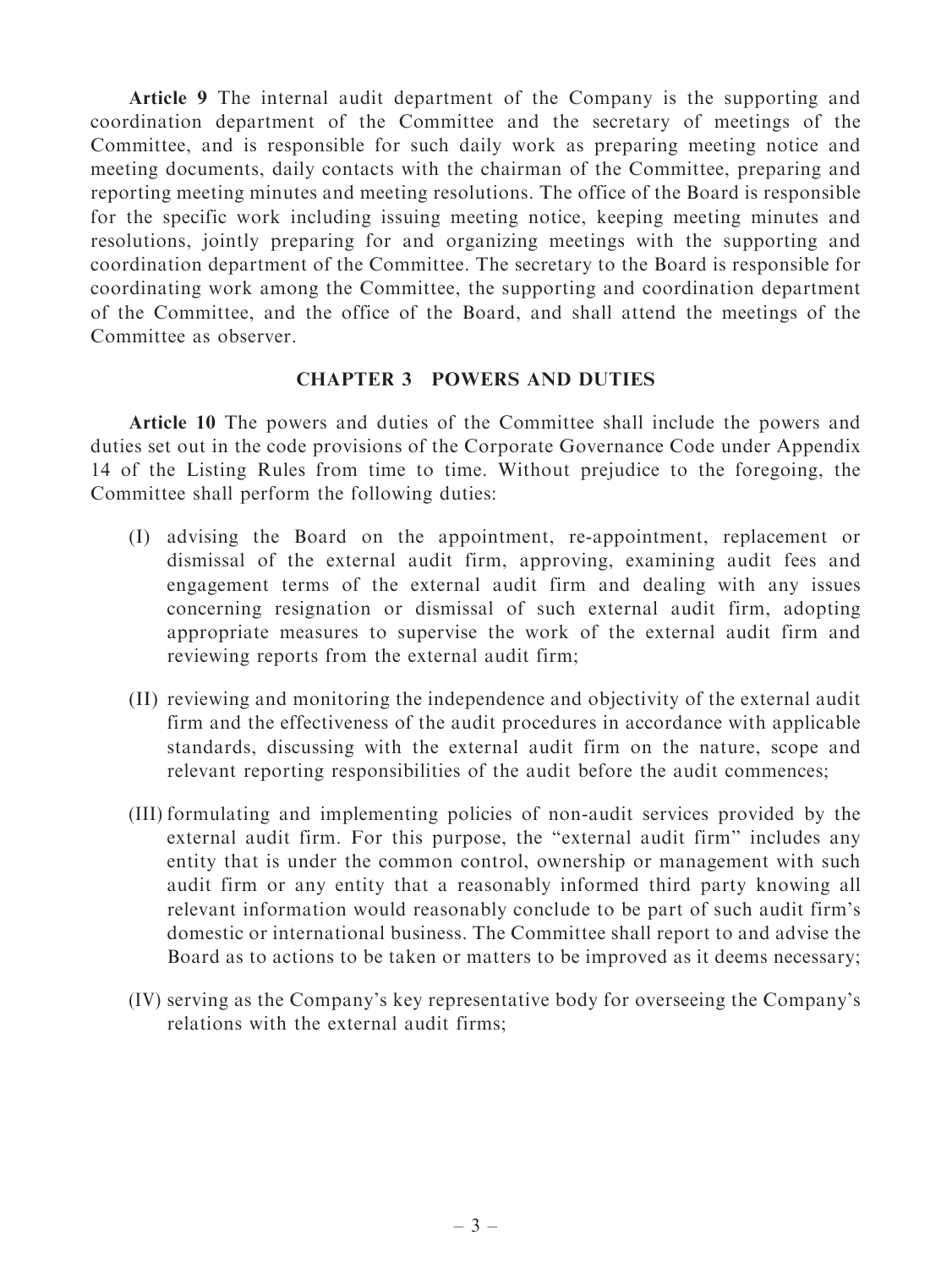- (V) reviewing and supervising the completeness of the Company's financial statements, annual reports and accounts, interim reports and, if prepared for publication, quarterly reports, and reviewing the significant opinions in relation to financial reporting contained in the financial statements and financial reports. The Committee shall particularly review the below matters before submitting the relevant statements and reports to the Board:
	- 1. any change in the accounting policies and practices;
	- 2. matters involving significant judgement;
	- 3. significant adjustment resulting from audit;
	- 4. the going concern assumptions and any qualifications of the opinion;
	- 5. compliance with accounting standards;
	- 6. compliance with laws and the Listing Rules in relation to financial reporting.

(VI) In order to carry out the responsibilities under paragraph (V) of this Article:

- 1. members of the Committee shall liaise with the Board and senior management of the Company and the audit firm engaged by the Company, and the Committee shall convene meetings with the Company's external audit firm at least twice a year;
- 2. members of the Committee shall meet with the Company's external audit firm, at least once annually, in the absence of the management, to discuss matters relating to the audit fees, any issues arising from the audit works and any other matters the audit firm may wish to raise;
- 3. the Committee shall consider any significant or unusual items which are, or may need to be, reflected in financial reports and accounts, and shall give due consideration to any matters that have been raised by the Company's financial personnel, internal auditors or supervision personnel, or the external audit firm engaged.
- (VII)reviewing the Company's financial control, internal control and risk management systems and monitoring the implementation of such systems on an on-going basis; and ensuring that the effectiveness of the risk management and internal control system of the Company and its subsidiaries is reviewed at least once a year.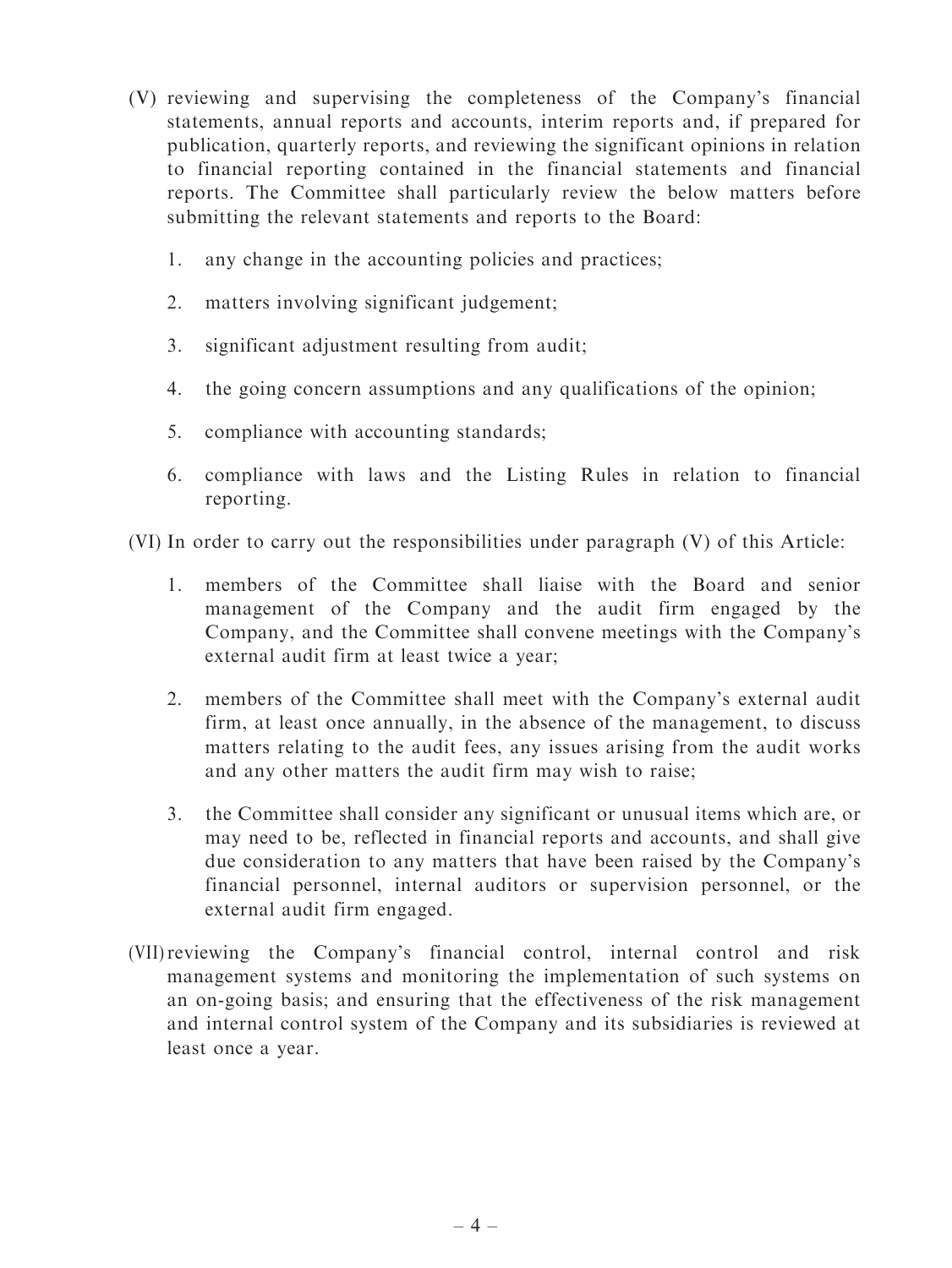- (VIII) discussing on the risk management and internal control system with the management of the Company to ensure the establishment of an effective internal control system. The discussion should include the adequacy of resources, staff qualifications and experience, training programs and budget of the Company's accounting and financial reporting function; supervising the effective implementation of internal control and self-assessment of internal control, and coordinating internal control audit and other related matters;
- (IX) on its own initiative or as assigned by the Board, considering material results of investigations of risk management and internal control matters and the feedback by the management to such results;
- (X) ensuring coordination between the internal audit department and external audit firm, ensuring that the internal audit department is adequately resourced and has appropriate standing within the Company, and reviewing and supervising the effectiveness of the operation of the internal audit department;
- (XI) examining the Company's financial and accounting policies and practices;
- (XII) reviewing the Explanatory Letter of Reviewing Matter (《審核情況說明函件》) issued by the external audit firm to the Company's management, any material queries raised by the external audit firm to the management about accounting records, financial accounts or internal control system and the management's response;
- (XIII) ensuring that the Board will provide a timely response to the issues raised by the external audit firm in the Explanatory Letter of Reviewing Matter;
- (XIV) ensuring the Company has established suitable channels for employees to report or raise any concerns, in confidence, about possible inappropriateness in financial reporting, internal control or other matters, and review relevant arrangements from time to time, which are in place for fair and independent investigation of these matters and for appropriate follow-up actions;
- (XV) reporting the annual report on overall risk management to the Board;
- (XVI) reviewing the risk management strategies and material risks management solutions of the Company, reviewing and monitoring the Company's policies and practices in respect of compliance with legal and regulatory requirements;
- (XVII) reviewing the judgment criteria or the judgment mechanism related to major decision-makings, major risks, major events and important business procedures, as well as the risk assessment report of major decisions;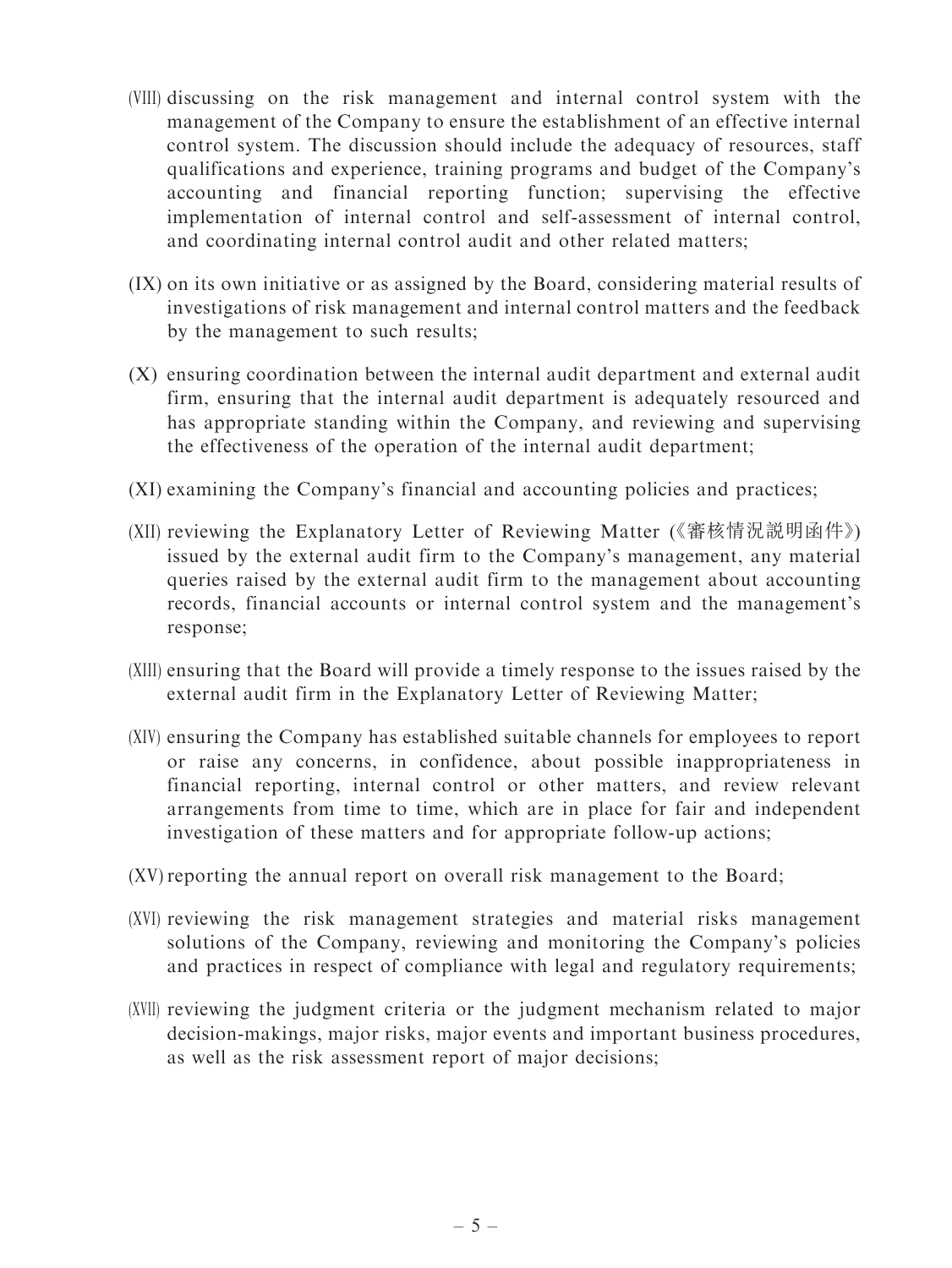- (XVIII) reporting to the Board on related issues within the scope of the Committee's duties; and reporting to the Board about the Committee's decisions or recommendations, except those which cannot be reported according to legal or regulatory restrictions;
- (XIX) developing and reviewing the policies and practices on corporate governance of the Company and making recommendations to the Board;
- (XX) reviewing and monitoring the training and continuing professional development of the directors and senior management;
- (XXI) reviewing and monitoring the Company's policies and practices on compliance with legal and regulatory requirements;
- (XXII)developing, reviewing and monitoring the code of conduct and compliance manual (if any) applicable to employees and directors;
- (XXIII)reviewing the Company's compliance with the Corporate Governance Code as set out in the Listing Rules and the disclosure in the Corporate Governance Report;
- (XXIV) considering other topics as defined by the Board;

(XXV) other powers and duties authorized by the Board;

(XXVI) other relevant requirements for powers and duties of the Committee according to the regulatory rules of the place where the shares of the Company are listed as amended from time to time.

Article 11 The Committee is to be provided with sufficient resources to discharge its duties and may source supports from the Company's relevant departments or personnel according to work requirements. If necessary, the Committee may engage intermediate agencies to provide independent and professional advice on its decisions. The reasonable expenses arising therefrom shall be borne by the Company.

Article 12 The Committee shall examine and supervise the independence of the external audit firm in accordance with the procedures below:

- (I) studying all relations between the Company and the audit firm (including non-audit services);
- (II) seeking from the audit firm, on an annual basis, information about the policies and procedures adopted by the audit firm to maintain its independence and to monitor compliance with relevant requirements (such requirements including regulations for rotation of audit partners and staff);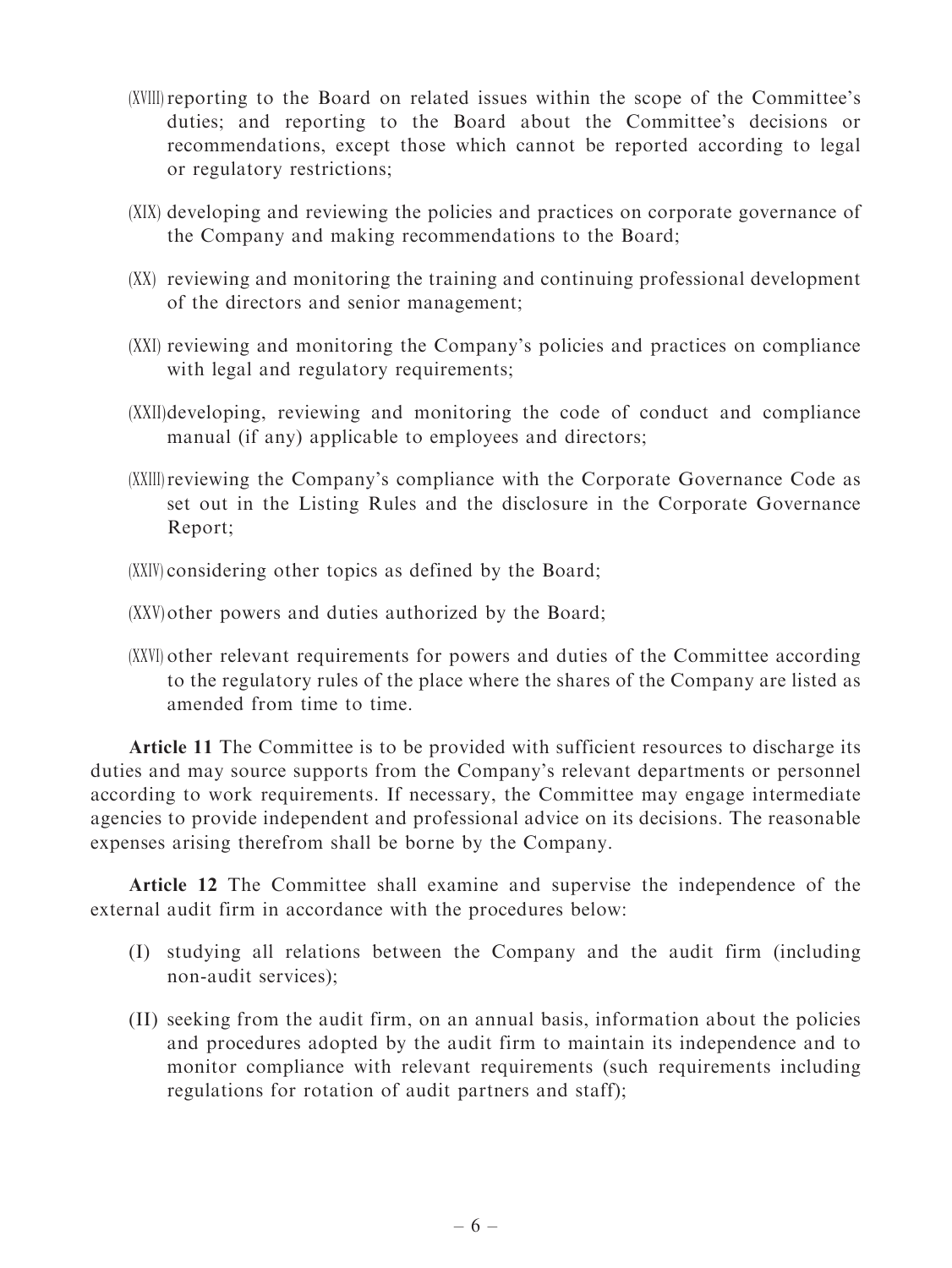(III) meeting with the external audit firm, at least twice a year, in the absence of the management, to discuss matters relating to its audit fees, any issues arising from the audit and any other matters the audit firm may wish to raise.

Article 13 The Committee shall be accountable to the Board. Any proposal of the Committee shall be submitted to the Board for consideration and approval, unless otherwise authorized by the Board. The Committee shall cooperate in relation to the audit activity of the board of supervisors.

Article 14 In performing its duties under Article 10, the Committee has no obligation for planning and implementing audit activities or for ensuring the Company' s financial reports are complete and accurate or for preparation of the financial reports. The management of the Company shall be responsible for the preparation of the financial reports whereas the accounting firm shall be responsible for the audit of the Company's financial reports.

Article 15 At the invitation of the chairman of the Board, the chairman of the Committee, or in his/her absence, another member of the Committee or his or her authorized representative, shall attend and answer questions at the Company's annual general meetings.

Article 16 The Committee shall make its terms of reference available on the websites of the Company and the stock exchange on which the Company's shares are listed, to explain its role and powers delegated to it by the Board in accordance with the relevant requirements under the regulatory rules in the place where the Company's shares are listed.

#### CHAPTER 4 RULES OF PROCEDURES

Article 17 The meetings of the Committee are classified into regular meetings and ad-hoc meetings. The Committee shall hold at least one regular meeting in the first half of a year and one regular meeting in the second half of a year.

Article 18 The Committee shall hold an ad-hoc meeting if proposed by the chairman of the Committee, two members or more of the Committee, or the Board or the chairman of the Board.

Article 19 A notice shall be given to all members of the Committee by the supporting and coordination department three days prior to the convening of a meeting. In case of emergency that requires the Committee to convene a meeting as soon as possible, the Committee may give a notice of the meeting on that day by phone, facsimile, or e-mail, but the chairman of the Committee must give an explanation at the meeting.

Article 20 A meeting of the Committee shall be presided over by the chairman or, if he or she is unable to attend, another member of the Committee (being an independent non-executive director) designated by him or her.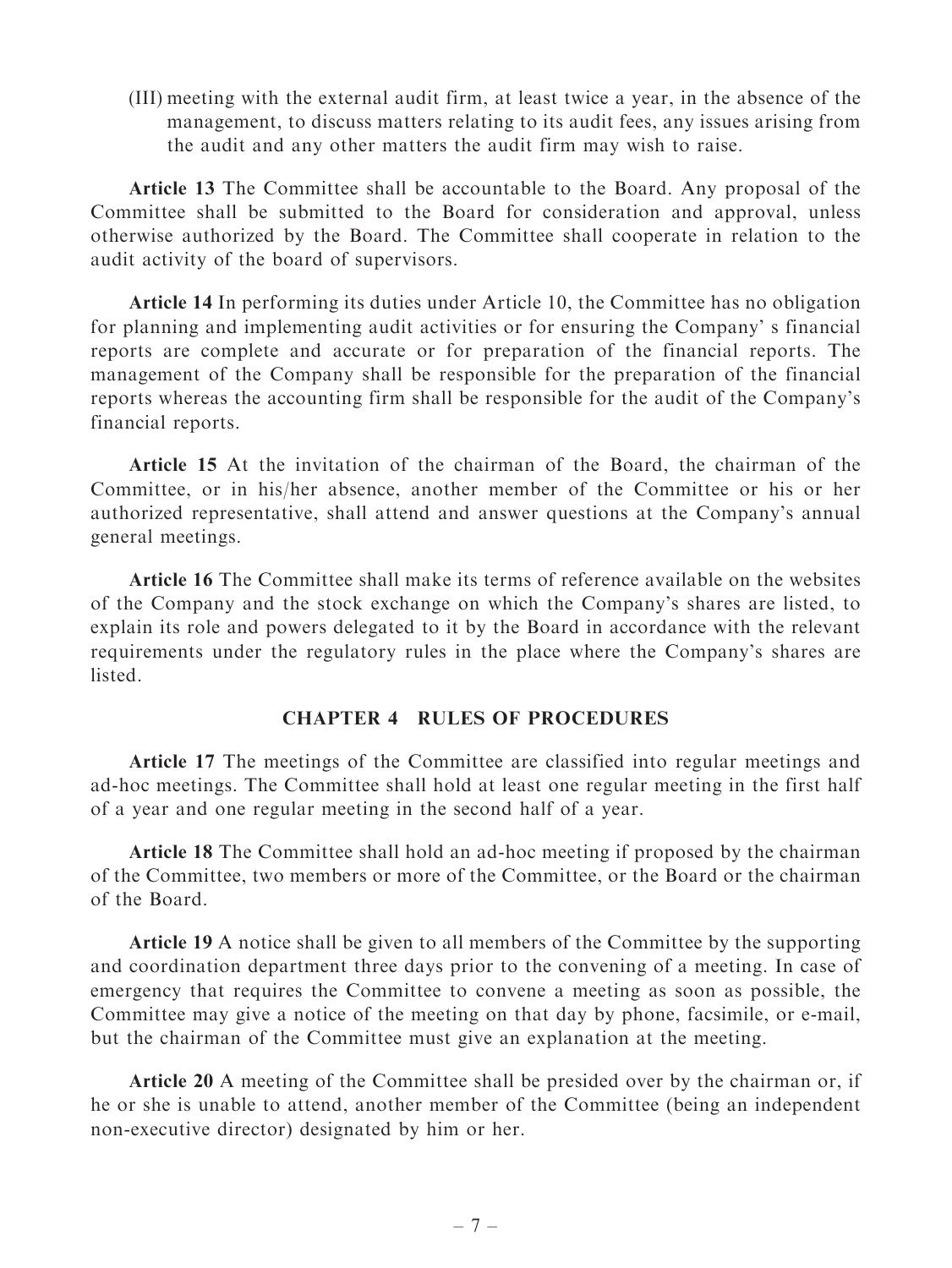Article 21 A meeting of the Committee shall not be held unless attended by more than two-thirds of its members. Members of the Committee shall attend the meeting in person or in a manner of teleconference or by aid of similar communication equipment. If the member is unable to attend the meeting with cause, he or she may authorize another committee member in writing to attend the meeting on his or her behalf. The power of attorney shall set forth the scope of authorization.

Article 22 If a meeting of the Committee is held, the relevant personnel of the Company may be invited to attend the meeting as observers when necessary.

Article 23 The decision of a meeting of the Committee shall be made by poll or by show of hands. Each member shall have one vote. Resolutions passed at the meeting must be approved by a simple majority of all members of the Committee.

Article 24 A meeting of the Committee may be held by way of written resolutions. Written resolutions shall be dispatched by facsimile, courier or by hand or other methods to all members, and shall be returned in original copies to the Company for filing after deliberation by the members. A proposal signed by consenting members satisfying the threshold hereunder shall become an effective resolution of the Committee.

Article 25 The procedures for convening a meeting of the Committee, the voting methods and the resolutions passed at such meetings shall be in compliance with the provisions of the relevant laws, regulations, the Articles and these terms of reference.

Article 26 Resolutions passed at the meetings of the Committee and any voting results shall be reported to the Board of the Company in writing.

Article 27 Persons participating in the meetings of the Committee shall undertake confidentiality obligations for all items discussed at the meetings and shall not disclose any information in relation to the meetings unless authorized by the chairman of the Board or the Board of the Company.

Article 28 Where the Board disagrees with the Committee's views on the selection, appointment, resignation or dismissal of the external auditors, the Company should include in the Corporate Governance Report a statement from the Committee explaining its recommendation and also the reason(s) why the Board has taken a different view.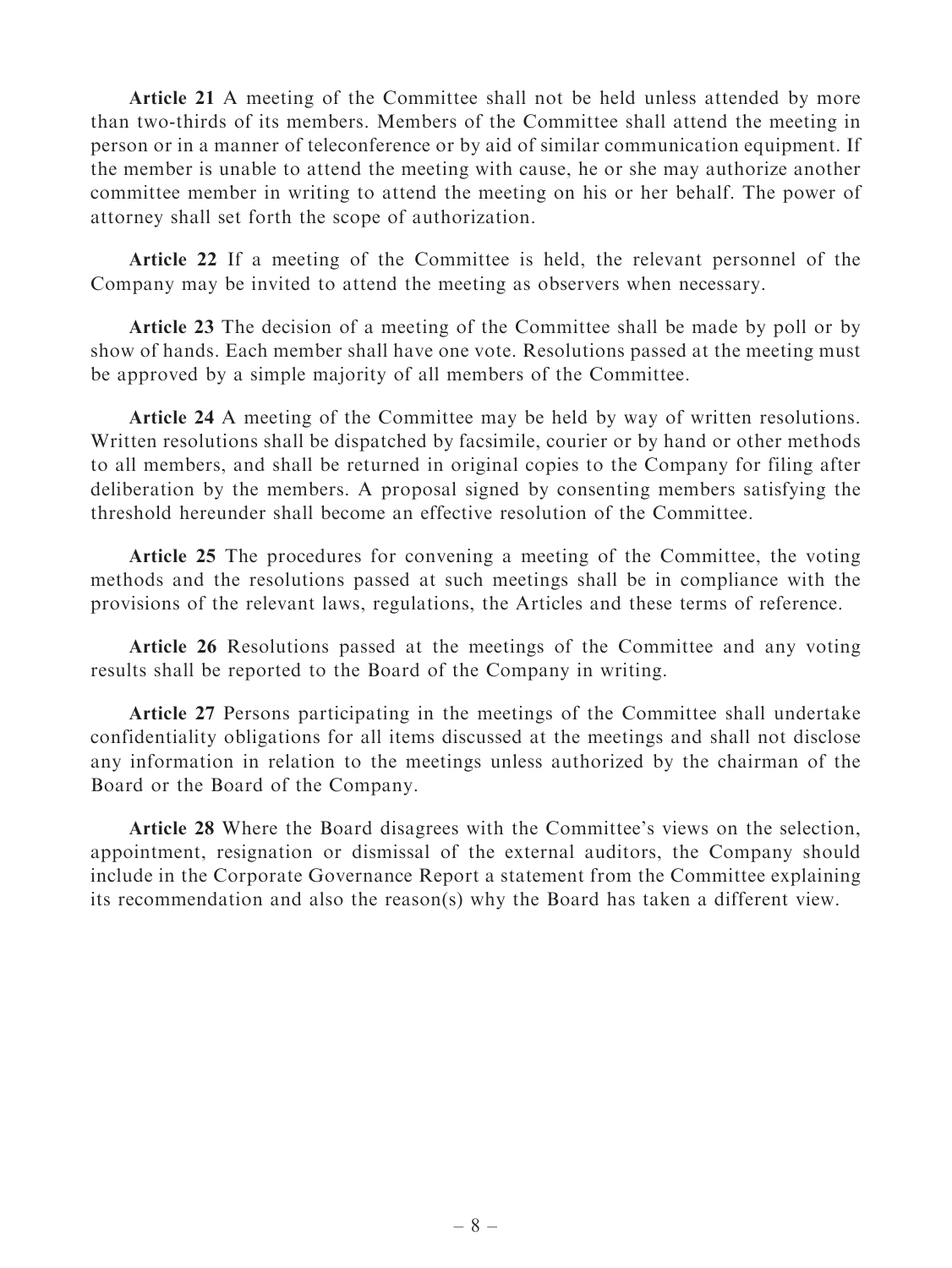Article 29 The supporting and coordination department of the Committee shall record complete minutes. Minutes of the meeting shall record in sufficient detail the matters considered and decisions reached, including any concerns raised by the Directors or dissenting views expressed. Draft and final versions of minutes of meeting shall be sent to all members of the Committee for their comment and records respectively, in both cases within a reasonable time after the meeting is held. Members of the Committee who attend the meeting shall sign on the minutes. The supporting and coordination department shall submit the minutes to the office of the Board of the Company for filing in a manner in line with the Company's file management policy. Such minutes of meetings shall be open for inspection at any reasonable time on reasonable notice by any Director of the Company.

#### CHAPTER 5 WORKING PROCEDURES

Article 30 The supporting and coordination department under the Committee shall be responsible for the preparation work for the decision of the Committee by providing the following information of the Company in written form:

- (I) relevant financial reports of the Company;
- (II) working reports of the internal audit department;
- (III) contracts with the external auditors and relevant working reports;
- (IV) reports on the annual risk management;
- (V) assessment reports on material risks and decisions;
- (VI) assessment reports on the internal control system of the Company and its implementation; and
- (VII) other relevant matters.

Article 31 The Committee shall evaluate reports provided by its supporting and coordination department and submit relevant written resolution materials to the Board for discussion.

Article 32 The internal audit department of the Company shall report its work to the Committee. All audit reports, rectification plans of audit issues and status of rectification reported by the internal audit department to the management shall also be reported to the Committee.

Article 33 Where the Company engages or replaces its external accounting firm, the Committee shall form an opinion on relevant matters first and make a proposal to the Board for its consideration and approval.